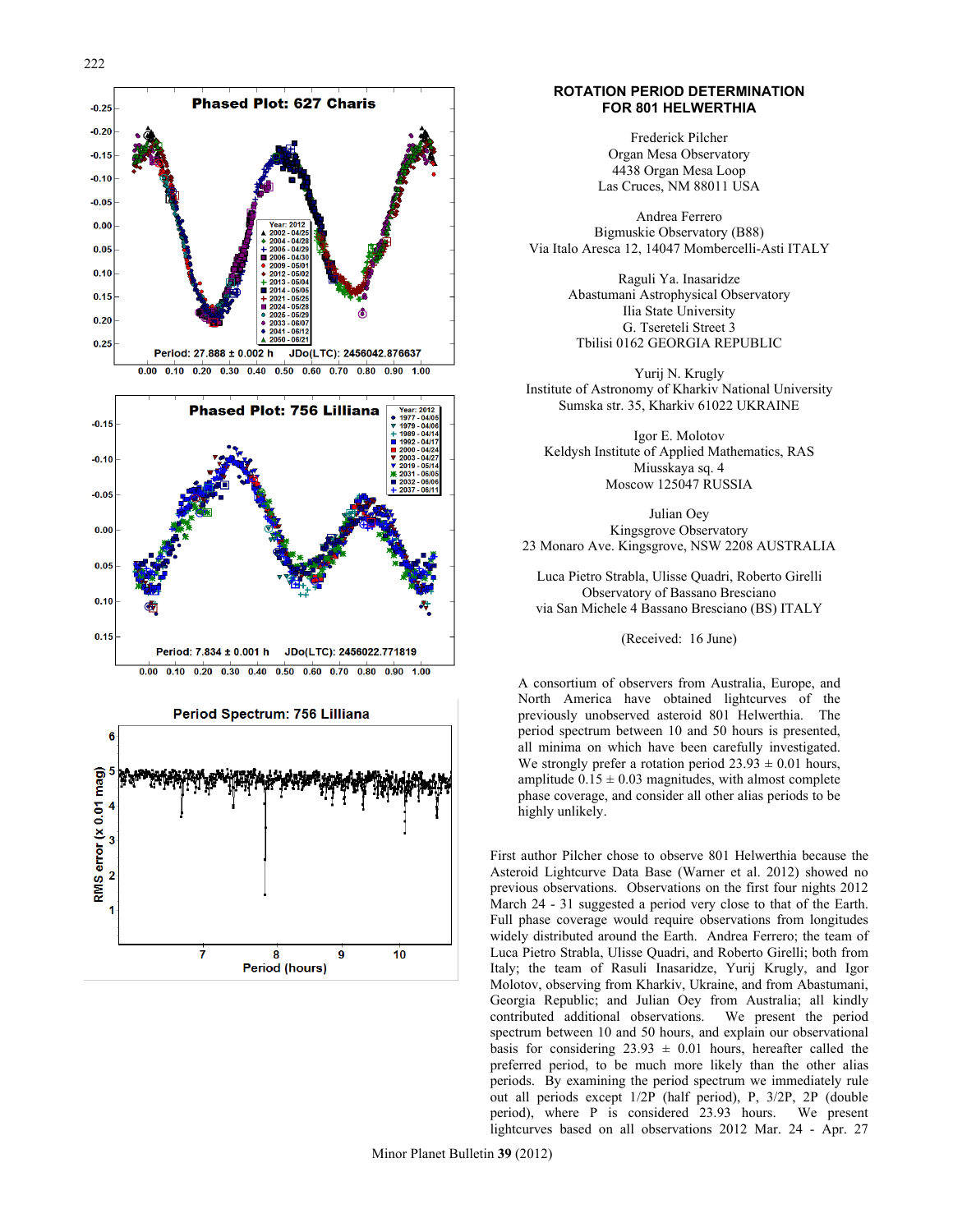phased to all of these trial periods. The rising sections in the 23.93 hour lightcurve between phases 0.3 - 0.5, (Sessions 1985, 1986, 1987, 1988, Apr. 5, 9, 10, and 12, respectively) and 0.7 - 0.85 (Sessions 1982, 1997, 2007, 2008, Apr. 11, 20, 21, 27, respectively) have considerably different slopes. These superimpose between phases 0.5 and 0.8 in the half period representation with sufficient misfit to rule out the half period. In the 3/2 P representation, the small slope session 1987, Apr. 10; and large slope sessions 1982, Apr. 11; and 1997, Apr. 20, respectively, again superimpose with considerable misfit. Still further evidence against the  $3/2$  period is found from segments separated by 1/3 cycle, 1958, 1969, 1971, 1972, Mar. 24, 29, 30, 31, respectively, appearing nearly identical. This would require a shape model those parts of which produce the identical segments being irregular yet symmetric over a 120 degree rotation, an unlikely occurrence. Consider segments 1958, Mar. 24 and 1971, Mar 30 at phase 0.0 – 0.2; 1969, Mar. 29 at phase 0.3 – 0.5; and 1972, Mar. 31 near phase  $0.65 - 0.85$ . All were obtained over a small time interval and range of phase angles 11.4 - 8.6 degrees, and all look the same. Furthermore segments 1982, Apr. 11; and 1997, Apr. 20; near phase  $0.50 - 0.65$ ; look the same as segments 2007, Apr. 21; and 2008, Apr. 27; near phase 0.15 – 0.30. These are again over a small range of phase angles 4.1 - 6.6 degrees.

To consider the likelihood of the double period being the correct one, we consider the following. If a lightcurve is phased to twice the real period, it shows left and right halves which are identical. Conversely if a lightcurve phased to a trial period shows nearly identical left and right halves, this probably indicates the trial period is twice the real period. An alternative interpretation is that the shape of the asteroid is symmetric over a 180 degree rotation. The probability of such symmetry for a real asteroid is extremely small, and smaller still for an irregular lightcurve. In most cases this interpretation may be safely rejected. This argument is most effective when both halves of the lightcurve are from observations closely spaced in time. Otherwise changes in shape of the lightcurve resulting from changes in phase angle and aspect angle between line of sight and polar axis may cause the right and left halves to look different even when the single period is the correct one.

For an object with period very close to that of Earth, as in our preferred period, each participating observatory samples the same segment of the lightcurve on all nights. In this investigation the segment in the 23.93 hour lightcurve between phases 0.0 and 0.3 was sampled at the Organ Mesa Observatory. With an assumed period near one day, sessions 1958, March 24; 1969, March 29; 1971, March 30; and 1972, March 31; within a range of phase angles 11.4 - 8.6 degrees; all superpose on the preferred period lightcurve at phases  $0.0 - 0.30$ . Sessions 1958, March 24; and 1971, March 30, correspond on the double period representation to phases 0.0 – 0.15. Sessions 1969, March 29; and 1972, March 31, between phases 0.5 and 0.65, lie on the alternate half of the double period representation. Segments between phases 0.0 – 0.15 and  $0.5 - 0.65$ , respectively, look the same, and by the criterion of the previous paragraph constitute evidence against the double period. These segments were sampled again on sessions 1993, April 18; and 1996, April 21, respectively, at which time the minimum had become deeper with phase angle decreasing to 3.6, 4.3 degrees, respectively. These two sessions again occupy alternate halves at phases  $0.0 - 0.15$  and  $0.5 - 0.65$ , respectively, of the double period. Not only do they look identical, the changes from the March data were also the same. This is further evidence against the double period. Observations of sessions 1982, April 11, and 1997, April 20, respectively, from Bigmuskie Observatory; and sessions 2007, April 21, and 2008, April 27, from Bassano

Bresciano Observatory are of the lightcurve segment between phases 0.70 and 1.00 on the preferred period representation. On the double period representation sessions 1982, April 11; 2007, April 21; and 2008, April 27; respectively, occupy phases 0.35 – 0.5, and session 1997, April 20 occupies phase 0.85 – 1.0, alternate halves of the double period. Again they look the same. The segment between phases 0.25 and 0.5 on the preferred period representation was sampled from Kingsgrove Observatory as sessions 1985, Apr 5; 1986, April 9; 1987, April 10; and 1988, April 12; respectively. On the double period sessions 1985, Apr. 5; and 1986, Apr. 9 lie between phases  $0.15 - 0.20$ . Somewhat longer sessions 1987, Apr. 10; and 1988, Apr. 12; respectively, lie between phases  $0.6 - 0.75$  and include a larger part of the lightcurve. Although the data are somewhat sparser, those between phases  $0.15 - 0.20$  and  $0.65 - 0.70$ , respectively, have no significant differences which could constitute evidence in favor of the double period.

In summary, we show that the double period model has nearly identical left and right halves over about 50% of the whole cycle, and a distinct change in the appearance of 30% of it is the same for both right and left halves. The probability of the double period being the correct one seems almost as small as if the whole double period cycle were sampled and showed nearly identical right and left halves. We have confidence that the 23.93 hour period is the correct one even although phase coverage is slightly incomplete.

We note that a preferred period of  $23.939 \pm 0.004$  hours is obtained from all observations 2012 Mar. 24 - Apr. 27. A single session at phases 0.05 - 0.30 was obtained 2012 May 13 at a much larger phase angle 12.6 degrees. The depth of the minimum sampled in this session was much greater than when sampled earlier, a consequence of the change of phase angle. When combined with all earlier observations the preferred period decreases to  $23.920 \pm$ 0.002 hours, which we illustrate with a lightcurve phased to the preferred period which adds the May 13 observations. This is a reminder that the real error in a period determination by the Harris FALC algorithm (Harris et al., 1989) is several times as large as the formal error. We therefore more conservatively present our preferred period as  $23.93 \pm 0.01$  hours, amplitude  $0.15 \pm 0.03$ magnitudes.

The observing cadance by FP at Organ Mesa Observatory is such that a much larger number of data points were acquired there than by AF at Bigmuskie, LS and colleagues at Bassano Bresciano, RI at Abastumani, YK at Kharkiv University, and JO at Kingsgrove Observatories. To make more legible the large number of data points in the segments of the lightcurve included by Organ Mesa observations, they have been binned in sets of three points with a maximum of five minutes between points.

The following table provides details of the individual sessions. Column headings refer to: Obs: Observer code: AF, Andrea Fererro, 0.3m f/8 RC SBIG ST9 CCD; RI, Raguli Inasaridze and colleagues, 0.7m Maksutov, IMG6063E (FLI) CCD in primary focus; YK, Yurij Krugly and colleagues, 0.7m Cassegrain-Newtonian, ML47-10 (FLI) CCD at Newtonian focus; JO, Julian Oey, 0.25 m f/11 S-C, SBIG ST-9XE CCD; FP, Frederick Pilcher, 0.35m f/10 S-C, SBIG STL-1001E CCD; LS, Luca Pietro Strabla, Ulisse Quadri, Roberto Girelli, 0.32 m f/3.1 S-C, Starlight HX-516 CCD; Sess, session number; Date in calendar year 2012; UT of first and last observations of the session; Data Pts, number of data points in session; PA, phase angle.

Minor Planet Bulletin **39** (2012)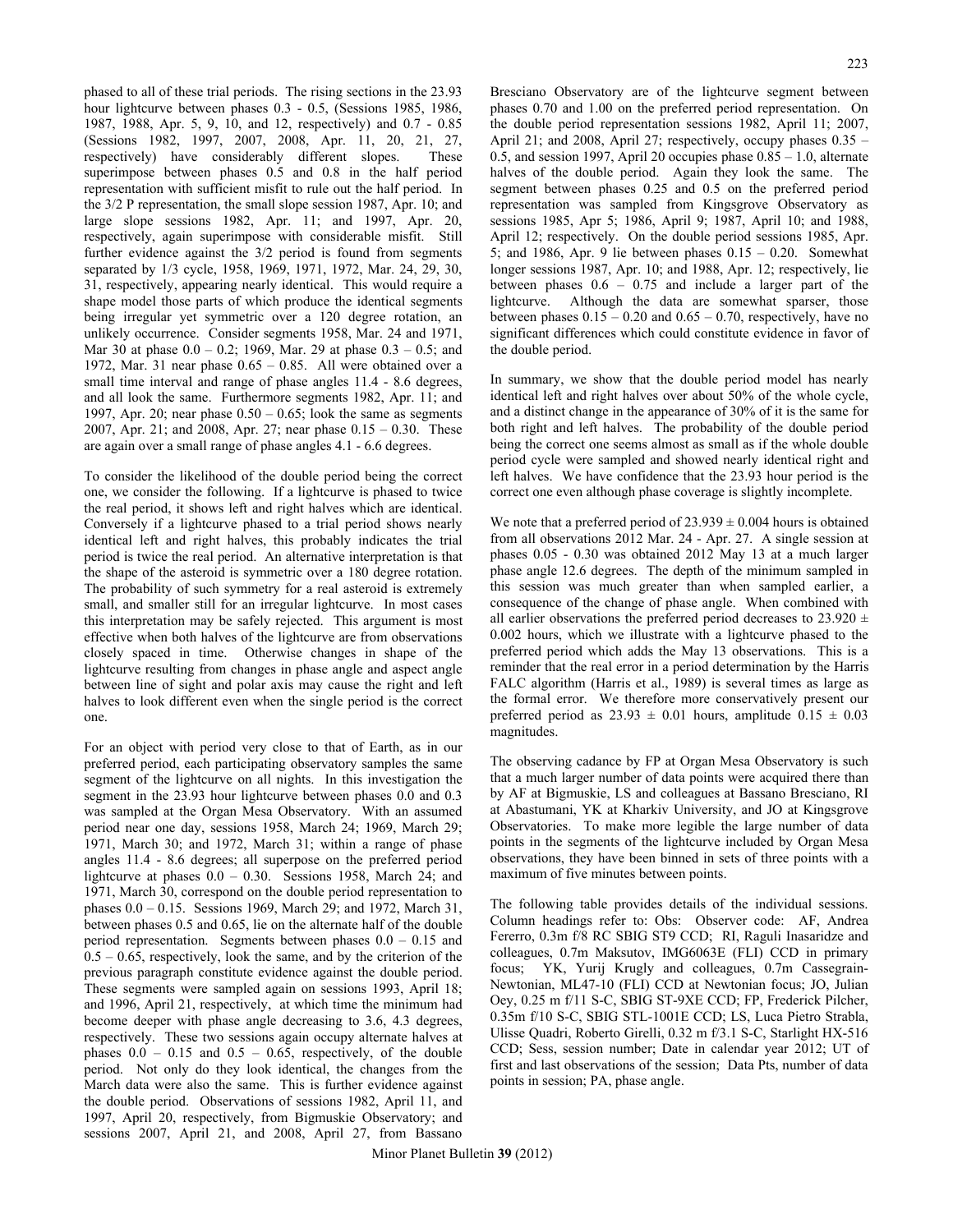224

|    | Obs Sess | Date   |           | UΤ              |                          |                | Data Pts PA |      |  |
|----|----------|--------|-----------|-----------------|--------------------------|----------------|-------------|------|--|
| FP | 1958     | Mar 24 |           | $5:17 -$        |                          | 12:20          | 240         | 11.4 |  |
| FP | 1969     | Mar 29 |           | 4:56            | $\overline{\phantom{a}}$ | 12:11          | 307         | 9.4  |  |
| FP | 1971     | Mar 30 |           | 4:51            |                          | $-12:09$       | 332         | 9.0  |  |
| FP | 1972     | Mar 31 |           |                 |                          | $4:52 - 12:07$ | 326         | 8.6  |  |
| ΑF | 1982     |        | Apr 11-12 |                 |                          | $21:15 - 3:35$ | 92          | 4.1  |  |
| JO | 1985     | Apr 5  |           | $13:19 - 14:52$ |                          |                | 22          | 6.4  |  |
| JO | 1986     | Apr 9  |           | $11:24 - 13:04$ |                          |                | 19          | 4.9  |  |
| JO | 1987     | Apr 10 |           | $11:00 - 16:32$ |                          |                | 22          | 4.5  |  |
| JO | 1988     | Apr 12 |           | $10:21 - 16:18$ |                          |                | 25          | 4.0  |  |
| FP | 1993     | Apr 18 |           |                 |                          | $3:13 - 11:06$ | 349         | 3.6  |  |
| FP | 1996     | Apr 21 |           | 2:54            | $ \,$                    | 10:52          | 374         | 4.3  |  |
| ΑF | 1997     |        | Apr 20-21 | 20:40           | $\sim$                   | 3:25           | 92          | 4.2  |  |
| LS | 2007     |        | Apr 21-22 | 22:39 -         |                          | 1:04           | 51          | 4.5  |  |
| LS | 2008     |        | Apr 27-28 | 19:40           | $\sim$                   | 1:51           | 136         | 6.6  |  |
| ΥK | 2010,1   | Apr    | $16 - 17$ | 18:00           | $\sim$                   | 0:33           | 126         | 3.5  |  |
| RI | 2015,6   | Apr    | $17 - 18$ | 21:41           | $\overline{\phantom{m}}$ | 0:49           | 36          | 3.5  |  |
| RI | 2017     | Apr    | 18        | 17:00           | $\qquad \qquad -$        | 18:42          | 28          | 3.6  |  |
| FP | 2018     | May 13 |           | 2:46            | $\overline{\phantom{a}}$ | 9:20           | 300         | 12.7 |  |

#### References

Harris, A.W., Young, J.W., Bowell, E., Martin, L.J., Millis, R.L., Poutanen, M., Scaltriti, F., Zappala, V., Schober, H.J., Debehogne, H., and Zeigler, K.W. (1989). "Photoelectric Observations of Asteroids 3, 24, 60, 261, and 863." *Icarus* **77**, 171-186.

Warner, B.D., Harris, A.W., and Pravec, P. (2012). "Asteroid Lightcurve Data file: Feb. 28, 2012."



Figure 1. Period spectrum of 801 Helwerthia, hours.



Figure 2. Lightcurve of 801 Helwerthia based on observations 2012 Mar. 24 - Apr. 27 phased to 1/2 the preferred period, 11.964 hours.



Figure 3. Lightcurve of 801 Helwerthia based on observations 2012 Mar. 24 - Apr. 27 phased to the preferred period of 23.939 hours.



Figure 4. Lightcurve of 801 Helwerthia based on observations 2012 Mar. 24 - Apr. 27 phased to 3/2 the preferred period, 35.888 hours.



Figure 5. Lightcurve of 801 Helwerthia based on observations 2012 Mar. 24 - Apr. 27 phased to the "double period," 47.872 hours, twice the preferred period.